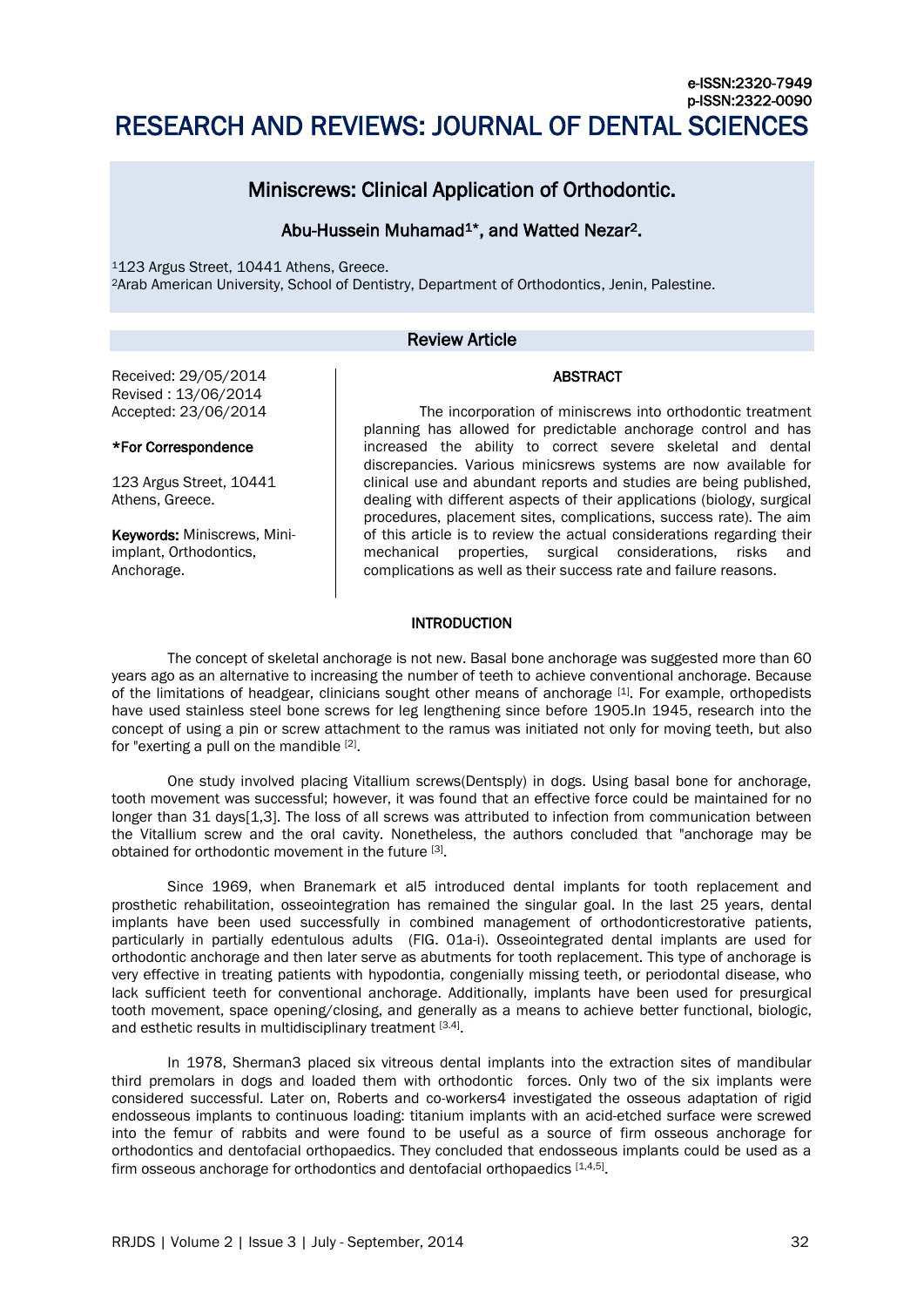# Figure 01 a-i: Osseointegrated dental implants are used for orthodontic anchorage and then later serve as abutments for tooth replacement



Orthodontic miniscrew implants have been designed to circumvent the limitations posed by restorative dental implants. These smaller bone screws are significantly less expensive, are easily placed and removed, and can be placed in almost any intra-oral region, including between the roots of the teeth. Some basic questions remain, however, concerning the limitations of miniscrews. Specifically, what is the maximum amount of lateral or shear force that can be applied to these miniscrews before they fail? How does a force that is applied immediately after the miniscrew is placed affect the maximum holding power of the implant? To what extent does the total length literature. of screw engaged in bone affect the maximum shear force the implant can withstand? These are questions ? [3,5,6].

For orthodontic purposes, however, standard implants of 3.25 to 7.0 mm in diameter were less than ideal. They required multiple-stage surgical procedures and a waiting period of 4 to 6 months for osseointegration before orthodontic loading could be activated. Lack of adequate bone to place the largediameter dental implants restricted their use in some patients. In others, anatomic limitations (soft tissue, sinus, nerves, unerupted teeth inchildren, etc) were problems. Another disadvantage of osseointegrated implants involved the need to place them in edentulous areas, retromolar regions, along the palatine suture, or pterygoid areas.6-8 Finally, dental implant surgical protocols were invasive, expensive, uncomfortable for patients, and lengthy, and they excluded children under the age of 16 years [6].

In preparation for implant placement, good orthodontic records (panoramic, periapical, and cephalometric films, casts, etc) are required along with clinical findings and a definitive orthodontic treatment plan to determine the optimal position for implant placement. Site selection is critical and requires careful consideration of the hard and soft tissues, accessibility, patient comfort, and biomechanical needs. The actual implant placement is atraumatic, nonpainful, and requires minimal anesthesia [6,7] .

All types of skeletal anchorage (including miniscrews) are, by definition, implants. It is important, however, to differentiate miniscrews from typical dental implants [1,3,5].

More than 30 different terms for skeletal temporary anchorage screws are in use in the international literature. The most common of these are mini-implant, mini-pin, miniscrew, or TAD (temporary anchorage device) ( FIG. 2). The term "miniscrew" appears to provide the most accurate (and most palatable) description of these "miniature screws," especially when discussing their use with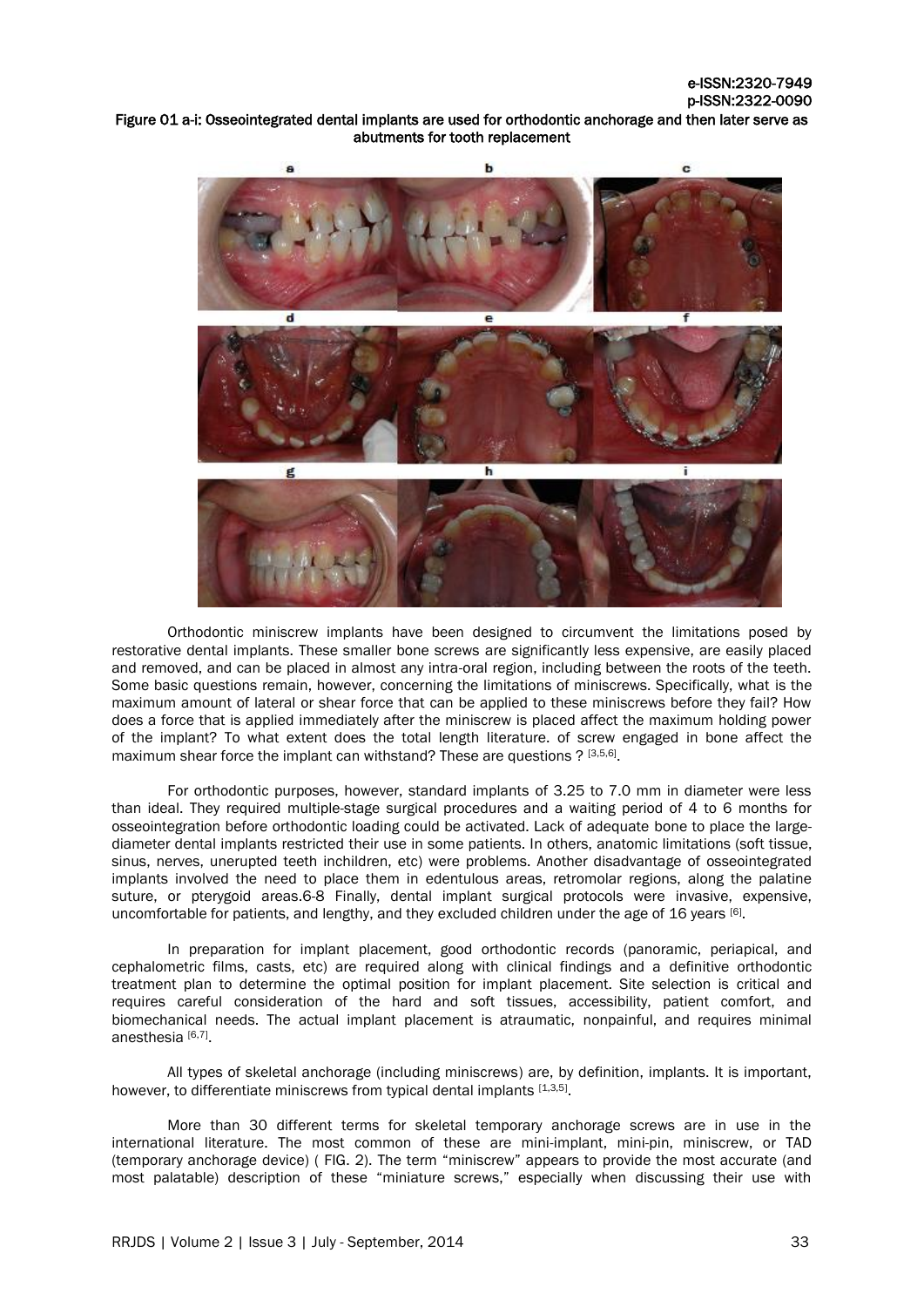# e-ISSN:2320-7949 p-ISSN:2322-0090

prospective patients . There are also more than 30 manufacturers of miniscrew systems , with the number of different screws offered per system ranging from two to 154. It can be an overwhelming and perplexing process to sort through all of these options and select those devices that are needed for daily practice. The following is an overview of the most important decision-making criteria for choosing a miniscrew system [1,3,5,6] .



Figures 02: Types of Miniscrews

The stability of a miniscrew in the bone depends primarily on its diameter, and not on its length. The diameter of available miniscrews varies between 1.2 mm and 2.3 mm. In this case, "diameter" is the outside diameter of the threads. For safe and secure primary mechanical stabilization, a minimum amount of bone is required around the shank of the miniscrew . Although there is no definitive answer as to the amount of bone required, it appears that from between 0.5 mm to 2 mm is necessary for stabilization to reduce premature loss. The amount of bone between the roots of teeth, therefore, defines the maximum diameter of screw that can be used in a particular site. In short, the total distance between roots should be at least 1 mm greater than the diameter of the chosen miniscrew to provide adequate bone support [5,7,8].

The length of the various miniscrews on the market ranges from 5 mm to 14 mm. Typically, the length of the miniscrew refers only to the shaft or shank (the threaded section) (FIG. 03). As with the diameter, the selection of the length of a miniscrew is dependent upon the amount of bone available. Depending on the region, the total thickness of the alveolus is between 4 mm and 16 mm [5,7,8,9].

# Figure 03: Orthodontic Miniscrew, Description

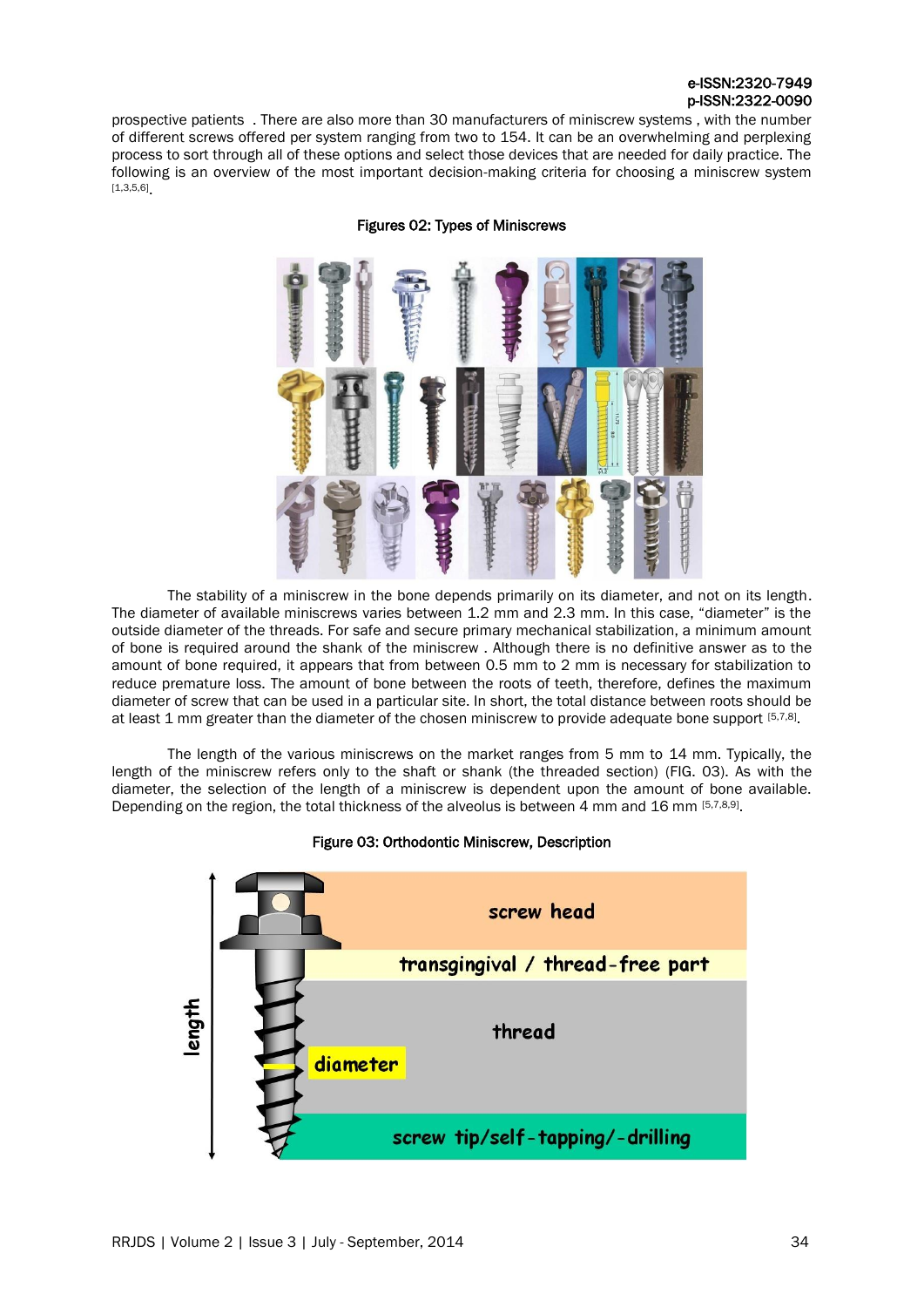The length of a screw, however, is of secondary importance when it comes to secure anchorage the diameter is much more critical. Various investigations have shown that the thickness of the cortical plate plays the most important role in miniscrew stability.For example, FEM analyses have demonstrated that the typical orthodontic load is applied only in the region of the cortical bone [7.9,10].

When selecting the length of a miniscrew, the depth of the gingiva must also be considered. The average depth of the gingiva is about 1.25 mm except in a few locations such as the retromolar region. The ratio between the length of the head (the part of the miniscrew outside the bone) and the length of the threaded shaft (the part of the screw inside the bone) should be at least 1:1. Consequently, Poggio et al recommended miniscrews lengths of 6 mm to 8 mm, and Costa suggested that miniscrews should be from 6 mm to 10 mm. On the basis of these investigations, it would appear that longer screws are unnecessary except in unusual circumstances. This has also been confirmed by numerous, anecdotal clinical experiences [8,10,11,12].

Color-coding of miniscrews for different lengths or diameters helps to facilitate the selection process. This color-coding is accomplished by an anodized surface coating . This oxide layer also appears to enhance retention of the miniscrew [11.12].

Some suppliers have a special head variation for every potential orthodontic application including:

- Hook Tops;
- Ball-Shaped Heads;
- Eyelets;
- Simple Slots;
- Cross-Shaped Slots; and
- Universal Heads.

The screw head must be very small and compact (low profile) to ensure that the patient experiences minimal discomfort and tissue irritation . On the other hand, the head must also be large enough so that the coupling elements (such as coil springs, wire segments, auxiliaries, and elastic chains) can be easily and securely fastened [13,14].

# CLINICAL APPLICATIONS

Clinicians must observe basic surgical techniques to prevent infection. Instruments and materials such as handpieces, hand screwdrivers, bone twist drills, and titanium mini-implants should be sterilized before surgery.

After disinfection of the placement site, infiltration anesthesia should be injected into a movable membrane.[15].

The surgical incision depends on the particular situation, as mucosal tissue can be caught in the bone twist drill. A pilot hole should be drilled before placement of a selftapping type screw. A self-drilling screw can be inserted into the bone by using a hand screwdriver, without a pilot hole (FIG. 04).



# Figure 04: Screw selection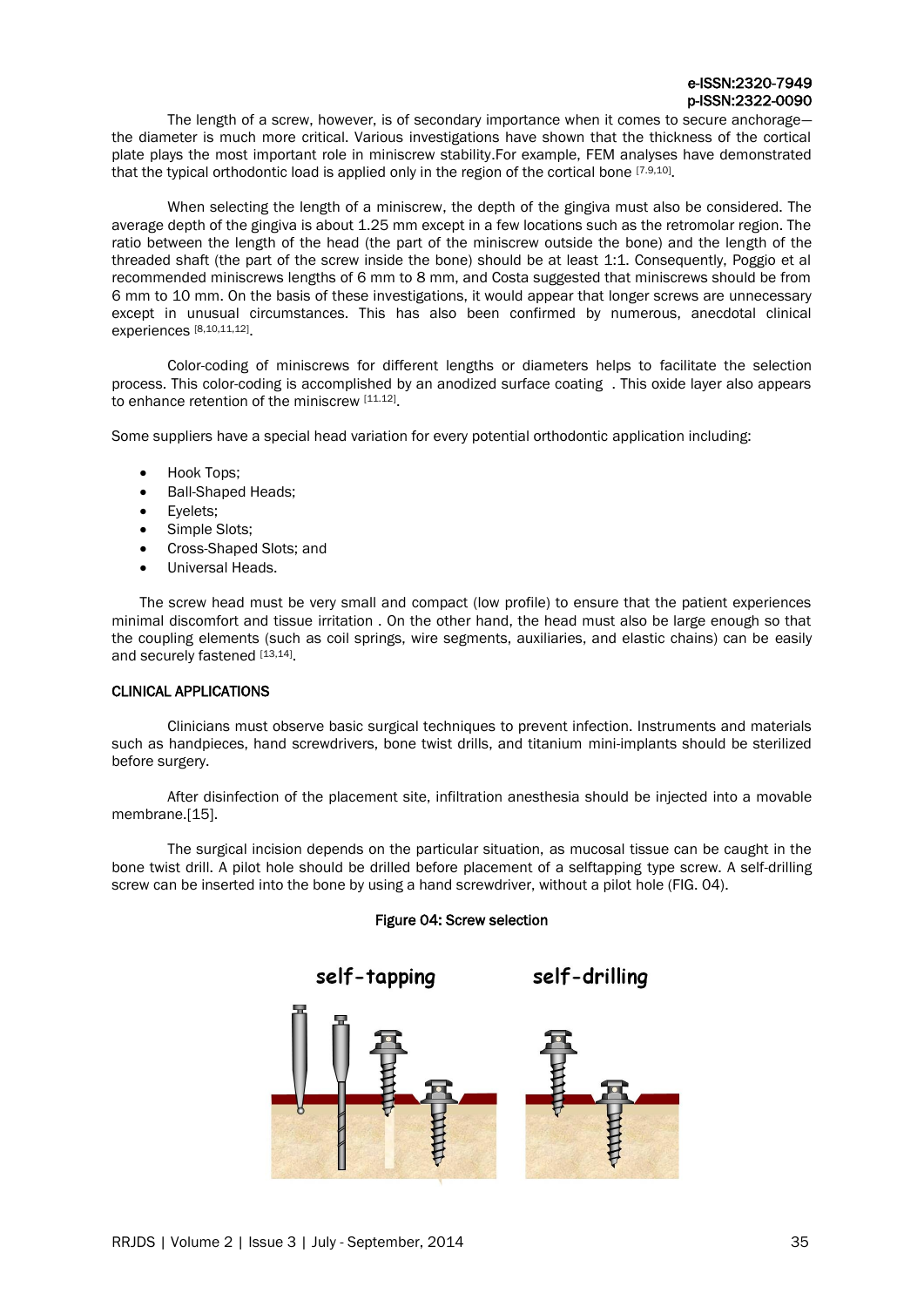Miniscrews might be used in different steps of orthodontic treatment and in different dental and occlusal situations. Although their use cannot be theoretically limited, typical applications include the following:

# Anchorage control in space closure

Whether closing space is present from extracted or missing teeth or created as a result of molar distalization, the use of miniscrew anchorage provides a good control (FIG. 05a-c).

# Figure 05a-c: Anchorage control in space closure



# Intrusion of over-erupted teeth

In the past, intrusion of such teeth was virtually impossible. The use of miniscrew anchorage allows troublefree intrusion of these problematic teeth (FIG. 06a-d).

# Figure 06a-d: Intrusion of over-erpted teeth



# Traction of impacted teeth

In many instances, the precarious position of an impacted teeth, especially canines, can limit the ability to safelyand effectively bring them on dental arch. Miniscrew anchorage allows force vectors that are otherwise hardly attainable (FIG. 07).

# Uprighting of mesially tipped molars (FIG. 08a, b).

# Correction of canted occlusal planes:

These cases have conventionally been accepted, ignored, or referred for correction with orthognathic surgery. Miniscrew anchorage can now be effectively used to correct asymmetries and canting of occlusal plane (FIG. 09).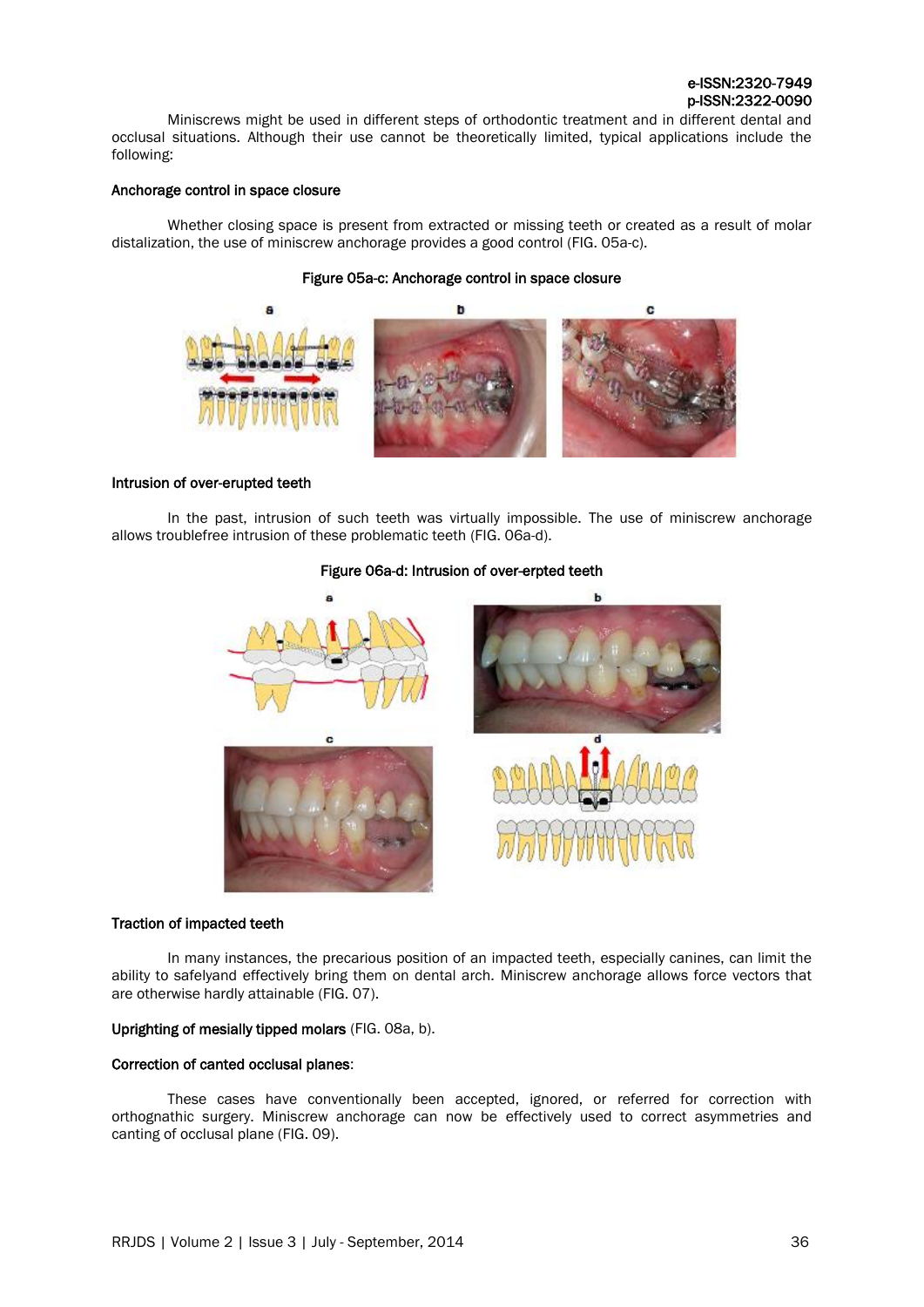# Figure 07: Traction of impacted teeth



# Figure 08a, b: Uprigting of mesially tipped molars



Figure 09: Correction of canted occlusal plane



Figure 10: surgical procedure

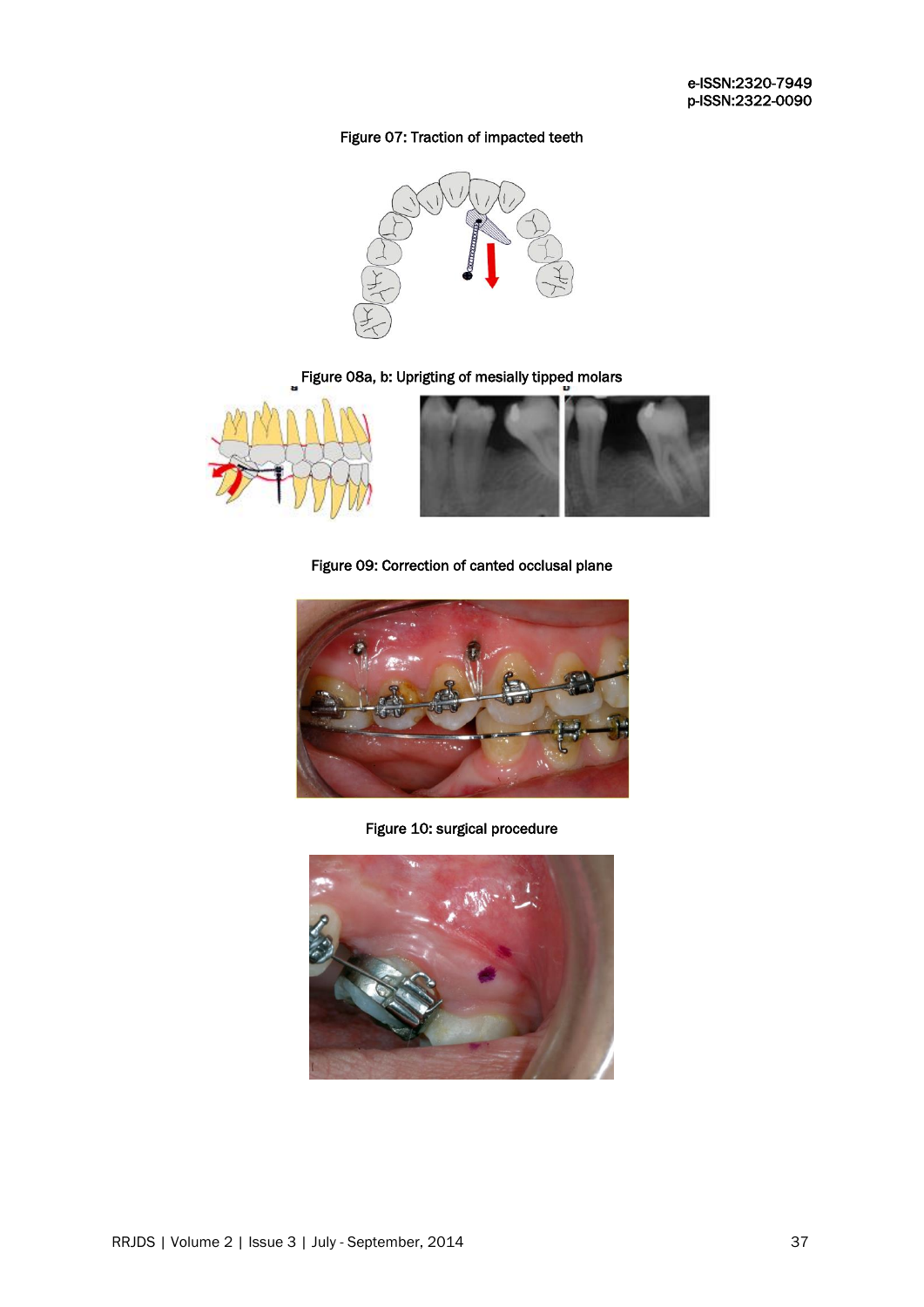

Table 1: Traction force and tooth movement. : Center of resistance (CR) of the dental arch. Red arrow: orthodontic traction force; Black arrows: direction of tooth movement. Parallel translation in the posterior direction is seen when the force vector is directed through the CR and remains parallel to the occlusal plane.

Mini-implants are frequently placed in upper buccal alveolar bone between the second bicuspid and first molar in bicuspid extraction cases. Sung et al. simulated en-masse movement of the anterior segment using finite element analysis [16,17]. They hypothesized the center of resistance (CR) of the anterior segment and measured distortion of the archwire and tipping movement of the anterior teeth. However, this simulation calculated initial behavior immediately after force application [18]. Clinically, anterior and posterior teeth move and wire distortion would be cancelled over time when continuous, stiff archwire is used; the entire dental arch can be hypothesized as a massive structure. The present author then hypothesized the CR of the entire dental arch and attempted to simulate long-term behavior [19,20,21]. In bicuspid extraction, movement of the entire upper dental arch can be vertically controlled by alteration of the orthodontic force vector. If we posit a condition in which the anterior and posterior segments are rigidly fixed by inserting a stiff archwire into the bracket slots, the CR of the entire dental arch can be approximated around the root of the bicuspid, asshown in Tabe1 to 3. When we intend to produce bodily movement of the anterior segment in patients with a mesiofacial pattern, the force vector should be parallel to the occlusal plane, as shown in Table 1. In patients with adoicofacial pattern and excessive overbite, who require counterclockwise rotation of the mandible by depressing the entire maxillary dental arch, the force vector should be directed as shown in Table 2, so that it passes through the CR of the upper dental arch and the force is directed in a posterosuperior direction [22,23,24]. In a patient with a dolicofacial pattern and anterior open bite who is expected to depress the posterior teeth, it is effective to direct the force vector to pass inferior to the CR, as shown in Table 3<sup>[23,25]</sup>.



Table 2: Parallel translation in the posterosuperior direction is seen when the force vector passes through the CR and is directed in a posterosuperior direction.

# Anchorage in Orthodontics

The attainment and control of anchorage is fundamental to the successful practice of orthodontics and dentofacial orthopedics. According to Newton's well-known law of physics, action and reaction forces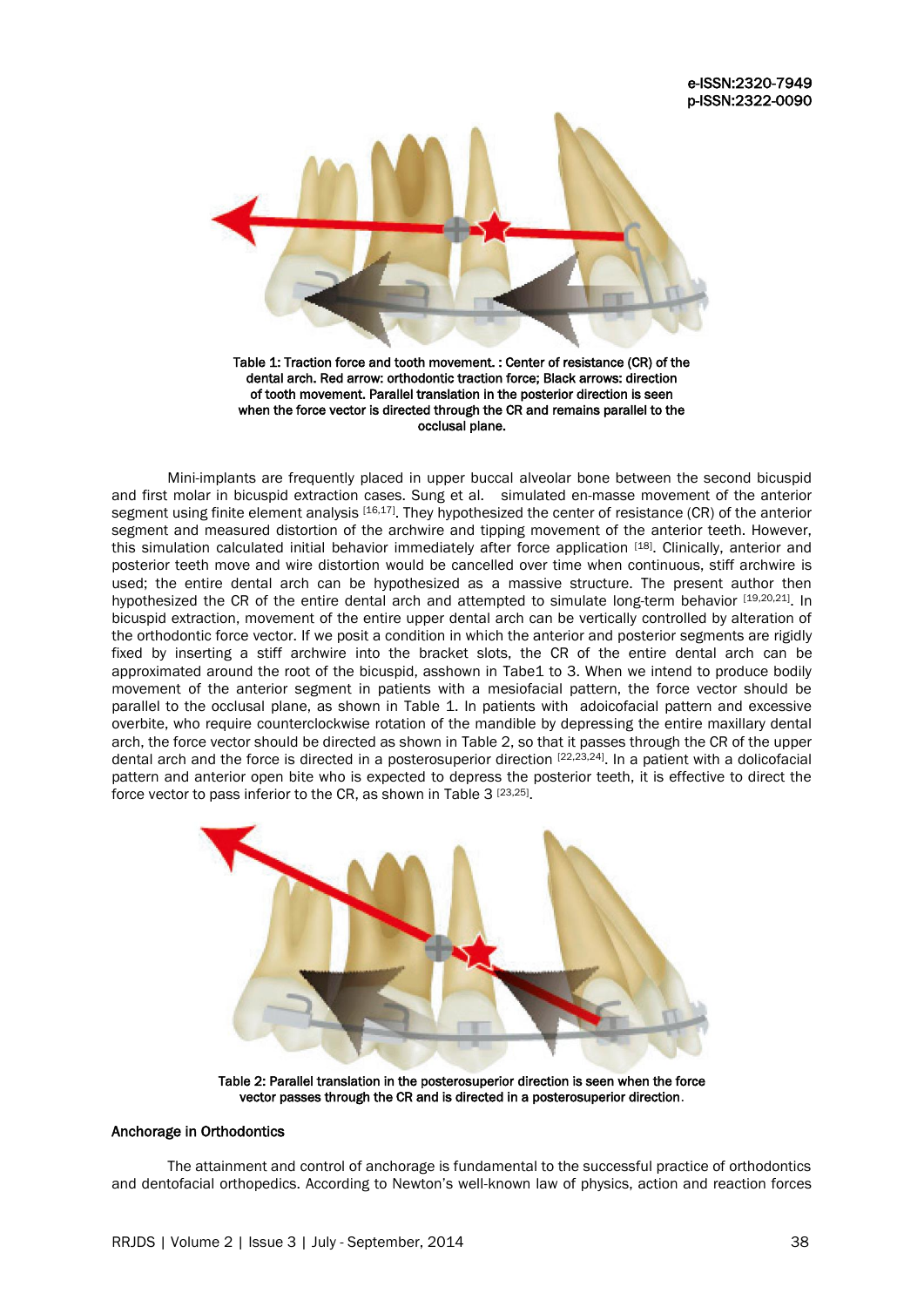# e-ISSN:2320-7949 p-ISSN:2322-0090

are equal and opposite. In orthodontics, anchorage is used to describe resistance to reaction forces.Teeth are the usual source of anchorage and, in the typical orthodontic biomechanical situation, are pitted against one another to produce tooth movement. The teeth serving as the anchorage unit, by virtue of their number, position, size and number of roots, intend to offer resistance to movement so as to bring about the movement of the other teeth. A threshold value of force to initiate tooth movement has not



Table 3: Depression of molars and distal movement of the anterior teeth is expected when the force vector is directed inferior to the CR.

been identified, but appears to be very low. For example, tooth movement has been detected with as little as 4 gm of force. Considering this principle, is has been concluded that the practice of pitting more teeth with a larger root surface area against fewer teeth with less surface area in intra-arch mechanics may not be sufficient to prevent movement of anchor teeth. Therefore, in order to achieve increasedanchorage control, a supplemental form of anchorage is often required. Traditionally, headgear and intermaxillary elastics have been used as forms of supplemental anchorage. While this form of supplemental mechanics may be effective in increasing anchorage, effectiveness depends upon the cooperation of the patient. Consequently, orthodontic anchorage control has historically been contingent on patient compliance. Due to the inconsistent nature of such compliance,orthodontists often note the unfavorable reciprocal movement of the intra-arch and inter-arch "anchor" teeth [3,8,12,17,18,22,23,24].

Orthodontists have recognized that stability of reactive anchorage units could be significantly increased if orthodontic anchorage could be provided by the skeletal bone itself,and in the 1940s began to conduct research on the subject. An early study by Bernier and Canby suggested that surgical vitallium bone screws were inert and stable in bone.However, when Gainsforth and Higley attempted to use these screws as a source of orthodontic anchorage they were largely unsuccessfully [23,24,25].

# Surgical Principles

Surgical procedures for implantation of orthodontic miniimplants should be based on the following principles:

- Aseptic principle
- Atraumatic procedures
- Thorough preoperative examination and precise implant positioning
- Premedication for pain control
- Standardized procedures

Implants and instruments should be used under aseptic conditions. The driver tip is a female type, so blood and saliva can gather easily in the driver tip. The driver tip should be cleaned with a smooth brush and a neutral detergent as soon as possible following the conclusion of the procedure. Recycling of implants is prohibited by law and is also unfavorable from the viewpoint of stability, because the surfaces of implants are treated to increase biocompatibility; when in contact with body fluid, the surface changes continuously from the initial state. If there is even a small amount of surface contamination, the implant can be used after cleaning with an ultrasonic cleaner and autoclaving. However, repeated autoclaving has adverse effects on the biocompatibility of the surface [11,14,19,26].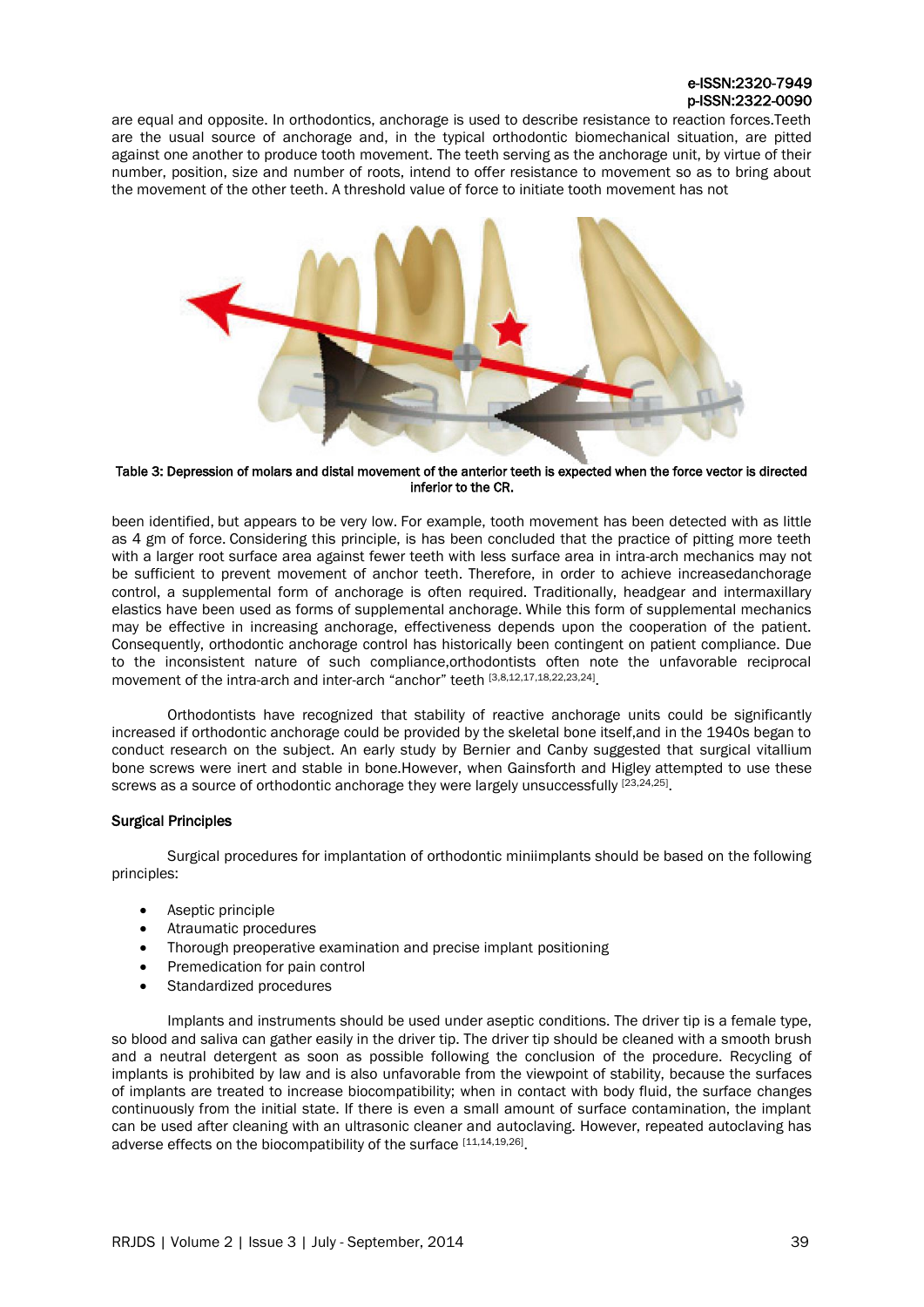To minimize surgical trauma, the surgical procedure should be performed with well-sharpened drills used at an appropriate speed under flowing saline coolant.2-5 Appropriate cooling is needed to minimize damage from the heat generated during the insertion procedure. If insertional torque seems to increase abruptly, further attempts at insertion are undesirable because increased torque may be a sign that adjacent bone tissue is overstressed.

Thus, reverse rotation should be used to relieve stress on the adjacent bone. However, reverse rotation should never be used during insertion of the last 2.0 mm of an implant, because, otherwise, sufficient primary stability cannot be obtained [12,17,19,24,27].

The clinician should minimize unnecessary injuries to the anatomic structures by attaining a full awareness of the anatomy of the insertion area. More specifically, if the movement of teeth adjacent to an implant is planned, precise positioning of implants should be performed to ensure enough available space [18,19,20] .

Pain control is very important to secure the patient's compliance. If the implant loosens, reinsertion is necessary, but the patient's experience with the first surgical placement of implants can greatly influence compliance with the second placement. For efficient pain control, premedication with analgesics 1 hour prior to or at surgery is recommended. In general, the prescription of systemic antibiotics, either preventatively before surgery or after surgery, is not necessary [19.20,21].

Although the new type of implant has a structur designed to minimize the influence of the operator's deterity, the abilities and experience of the operator may stiinfluence the success rate [25,27]

#### Placement technique

.

Prior to placing the implant an intra-oral peri-apical or a panoramic radiograph of the region is essential to evaluate the inter-radicular space available; ideally, a minimum of 2 mm is required . Radiographic stents or guides such as twisted brass wire can be used as an aid to positioning . However, they only give a two-dimensional image, which indicates the correct implant insertion point, but offer no guidance to the drilling angle. This is best determined by direct vision as drilling proceeds [3,7,18,28,29].

A minimal amount of dental anaesthetic (about0.3 ml) is given into the mucosa adjacent to the proposed implant placement site. The underlying bone has no innervation and profound anaesthesia of theadjacent teeth and periodontal ligaments (PDL) is contra-indicated. Any approximation of the drill or implant to the PDL will elicit pain, which will, in turn, alert the dentist to redirect the implant. This important feedback from the patient would not be possible with profound anaesthesia [29,30].

Wherever possible, the implant head should protrude through the attached gingiva and not the unattached alveolar mucosa. Insertion through alveolar mucosa tends to create more bleeding, is more traumatic and requires an initial incision to be made through the mucosa with a scalpel to prevent entanglement of the bur (FIG. 10a). For this reason and in order to take advantage of the increased apical inter-radicular space, the implant is placed at an angle of about 45u to the buccal/labial bone [13,17,29,30,31]

The implants come in various lengths (5–12 mm) and diameters (1.2–2 mm). It is the authors' experience that 1.5 mm is the optimal diameter to use. Thinner implants risk breakage and thicker implants make root contact more probable. In the mandible, where the bone is generally denser, a 6–8 mm length is optimal, while in the maxilla an 8–10 mm length is preferred.

To prevent the pilot twist drill slipping on the surface of the cortical bone, first pierce the cortical bone at right angles with a *#*2 round bur and then change the inclination of the drill to 45u to allow oblique drilling with the pilot drill. The pilot hole is drilled with a 1.2 mm twist drill, generally supplied with the implant kit, at y600 rpm to just short of the implant length. Self-drilling implants are available, although in our opinion the risk of going off course during placement is higher. While some clinicians prefer the selfdrilling screw, we believe that the force required to place a self-drilling screw in bone reduces the tactile feel for the operator and may increase the risk of root contact. A gently drilled pilot hole, in our experience, offers better tactile feedback and placement precision. However, as yet there is no scientific evidence to support either technique [31,32].

The sterile implant is removed from its package with the handpiece driver attached to the handpiece. It is carried to the mouth without being touched by hand, placed into the pilot hole and driven,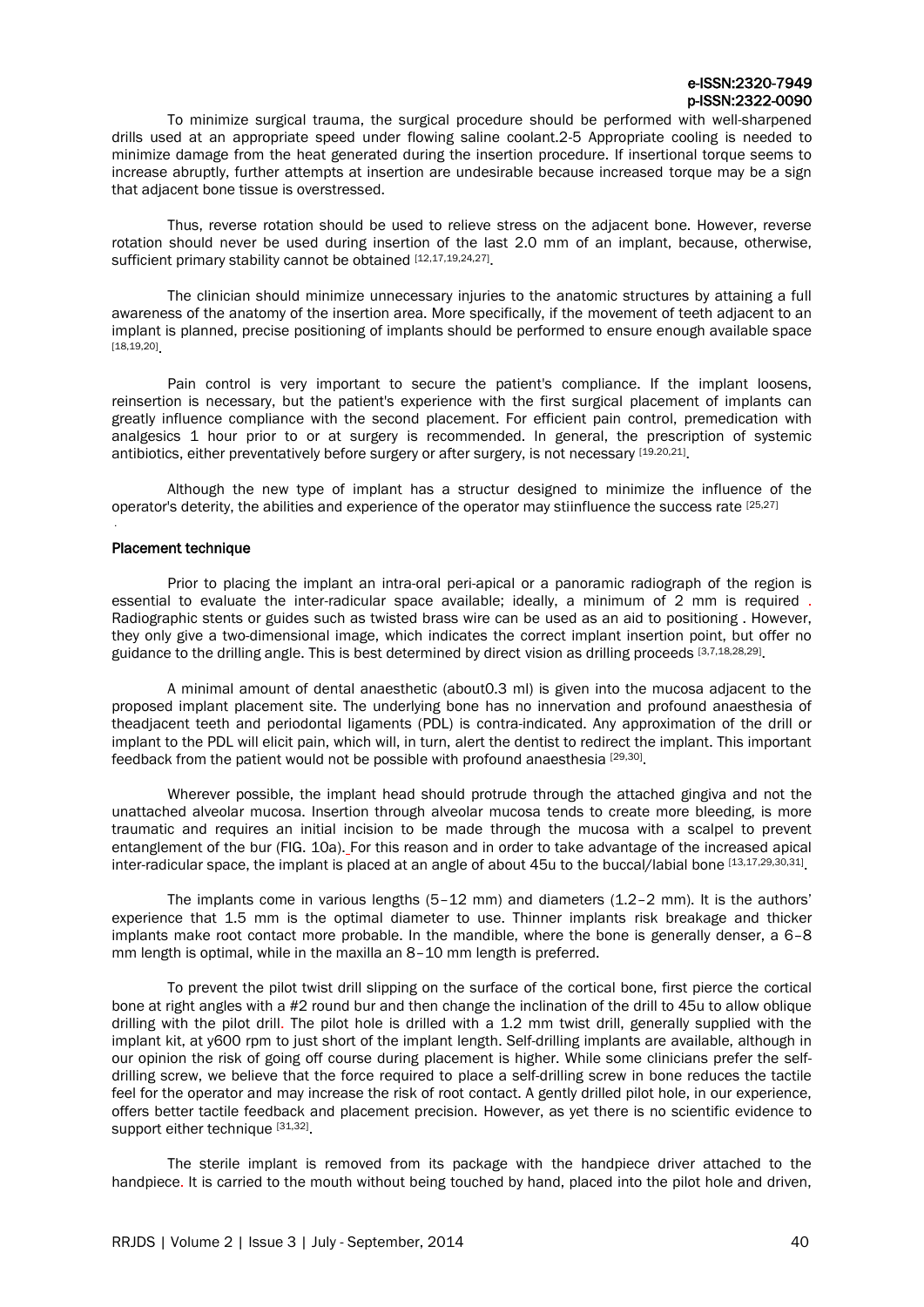with the handpiece at y??? r pm, three-quarters ofthe way and, if access permits, it driven to its full depth with a hand driver. Using a hand driver to do the final tightening of the implant offers better tactile feedback as to the tightness and stability of the implant (FIG. 10a-e). The implant needs only to be tightened to a torque value of 7-10 Ncm, which is achieved with mild finger tightening; achieving primary stability is essential. A post-operative radiograph should be taken to assure correct positioning of the implants [3.5,9,15,17,29,30] .

# **COMPLICATIONS**

Accurate miniscrews placement should be performed with a thorough understanding of soft and hard tissue anatomy, surgical response, and healing to reduce per and post-operative complications. Only fewere reported in the literature:

- Infection of the insertion site if it is not kept absolutely clean; the infection is also associated with repeated drilling during placement.
- Inflammation around the implant. Screws placed in the attached gingiva without incisions are less likely to develop infection and inflammation. A mild swelling occurs with screws placed without a flap.
- Heat generation during drilling.
- Screw breakage because of an increased bone density or a decreased miniscrew diameter.
- Injury of anatomic structures such as nerves, blood vessels, roots and maxillary sinus. Some regions in both jaws do not allow a safe insertion for miniscrews like around sinus region or in the maxillary tuberosity basal bone in the mandible close to the dental nerve. In some situations, required width of inter-radicular bone is not enough and presence of permanent dental germs close to placement site will create surgical challenge to avoid teeth damage.Finally, the majority of authors agree that screws in the midpalatal area are not suitable for growing patients and have a low rate of success in adults. This is where a dental implant works better than screws.
- Pain and discomfort are among the unwanted outcomes of orthodontic MI use. When compared tooth extraction and fixed appliance insertion procedures, studies show less pain experience with MI than with any of them, and that patients tend to overestimate the pain anticipated in MI placement [31,32,33,34].

# **CONCLUSIONS**

The incorporation of dental implants into dental treatment plans has had a tremendous impact on virtually the entire field of dentistry. With the increased interest in the area of implantology has come a great deal of credible research exploring the use of dental implants. Indeed, evidence-based dentistry is the basis for sound clinical decision making and treatment planning modalities. Whereas the conventional use of dental implants has been studied for some time now, the use of implants and implantable devices as described in this article is relatively new by comparison. Therefore, the literature is limited in clinical trials and other more rigorous evaluation methods. At this time, the body of research associated with this subject is composed largely of case reports and a few small time limited trials in animals. There is no doubt that this area will continue to be explored and researched and will probably become an indispensable part of contemporary orthodontic therapy in the future. Purely as a matter of opinion, it seems that the extent to which the use of implants or implantable devices is accepted by the field of orthodontics on a broad basis will depend on a few specific factors. It seems that the devices themselves will continue to evolve but will probably move in a direction that supports the best combination of ease of placement (able to be placed by orthodontist), least invasive procedure, and best physical design properties to deliver optimum mechanical forces. Perhaps the use of dental implants will prove to be as useful to the field of orthodontics as it has been for other areas of dentistry.

# ACKNOWLEDGEMENTS

The author is very grateful to the clinicians who spent great deal of time filling in survey forms for this study.

# REFERENCES

- 1. Proffit WR. Contemporary orthodontics (3rd ed). St Louis: Mosby 2000.
- 2. Angle EH. Malocclusion of the Teeth and Fractures of the Maxillae, ed Philadelphia: S.S. White Dental, 1900:110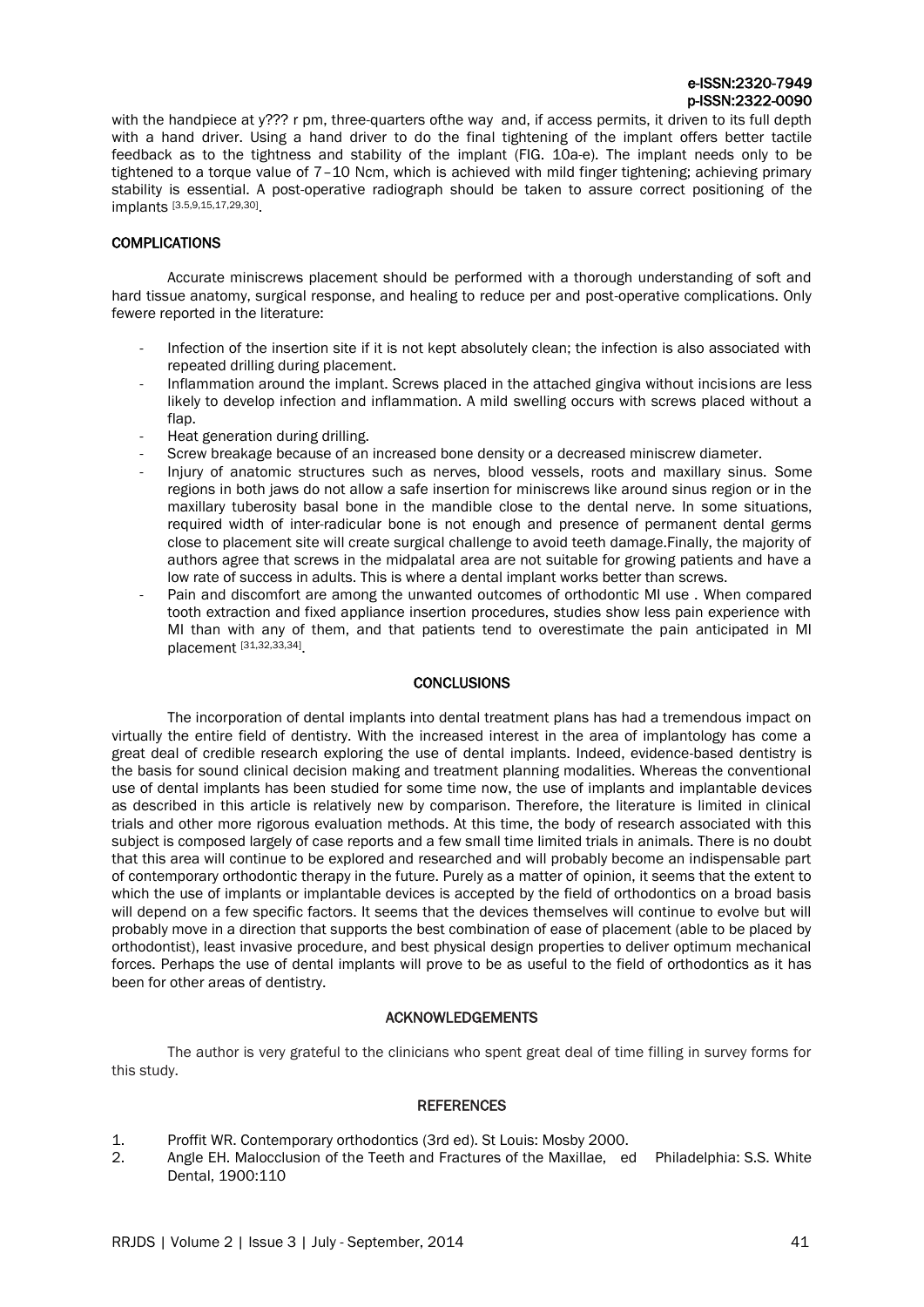- 3. Ismail SFH, Johal AS. The role of implants in orthodontics. J Orthod. 2002;29:239-45.
- 4. Roberts WE, Marshall KJ, Mozsary PG. Rigid endosseous implant utilized as anchorage to protract molars and close atrophic extraction site. Angle Orthod. 1989;60:135-51.
- 5. Gelgor IE, Buyukyilmaz T, Karaman Al, Dolanmaz D, Kalayci A. Intraosseous screw-supported upper molar distalization. Angle Orthod. 2004;74:838-850.
- 6. Costa A, Raffaini M, Melsen B. Miniscrews as orthodontic anchorage: A preliminary report. Int J Orthod Orthognath Surg. 1998;13:201-09.
- 7. Deguchi T, Takano-Yamamato T, Kanomi R, Hartsfield J К Jr, RobertsWE, Garetto LP. The use of small titanium screws for orthodonticanchorage. J Dent Res. 2003;82:377-381.
- 8. Baumgaertel S, Razavi MR, Hans MG. Mini-implant anchorage for the orthodontic practitioner. Am J Orthod Dentofacial Orthop. 2008;133:621-7.
- 9. Kulberg A, Nanda R. Principles of Biomechanics. In Ravindra Nanda editor: Biomechanics and Esthetic strategies in Clinical orthodontics, St. Louis, 2005, Elsevier-Saunders,pp 1-16
- 10. Kyung HM, Park HS, Bae SM, Sung JH, Kim IB. Development of orthodontic micro-impants for intraoral anchorage. J Clin Orthod. 2003;37:321-328
- 11. Wehrbein H, Glatzmaier J, Mundwiller U, Diedrich P. The Orthosystem: a new implant system for orthodontic anchorage in the palate. J Orofac Orthop. 1996;57:142-
- 12. Costa A, Raffaini M, Melsen B. Miniscrews as orthodontic anchorage: A preliminary report. Int J Orthod Orthognath Surg. 1998;13:201-09.
- 13. Creekmore TD, Eklund MK. The possibility of skeletal anchorage. J Clin Orthod. 1983;17:266-269.
- 14. Block M. Orthodontic and orthopedic anchorage using subperiosteal bone anchors. In: Higuchi KW (ed). Orthodontic Applications of Osseointegrated Implants. Chicago: Quintessence, 2000:110- 116.
- 15. Kaku M, Kawai A, Koseki H, et al. Correction of severe open bite using miniscrew anchorage. Austra-lian Dental J. 2009;54;374-380.
- 16. Ludwig B, Glasl B, Bowman SJ, Wilmes B, Kin- zinger GS, Lisson JA. Anatomical guide- lines for miniscrew insertion: Palatal sites. J Clin Orthodontic. 2011;45:433-441.
- 17. Topouzelis, N. and Tsaousoglou, P. Clinical fac-tors correlated with the success rate of miniscrews in or-thodontic treatment. Int J Oral Sci. 2012;4:38-44.
- 18. DeVincenzo JP. A new non-surgical approach for treatment of extreme dolichocephalic malocclusions. Part 1. Appliance design and mechanotherapy. J Clin Orthodontics. 2006;40:161- 170.
- 19. Jamilian A, Showkatbakhsh R. Treatment of maxillary deficiency by miniscrew implants: A case report. J Orthodontics. 2010;37:56-61.
- 20. Cheng SJ, Tseng IY, Lee JJ, Kok SH. A prospective study of the risk factors associated with failure of mini-implants used for orthodontic anchorage. Int J Oral Maxillofac Implants. 2004;19:100– 106.
- 21. Park HS, Bae SM, Kyung HM, Sung JH Simultaneous incisor retraction and distal molar movement with microimplant anchorage. World J Orthod. 2004;5(2):164-71.
- 22. Cifter M, Sarac M. Maxillary posterior intrusion mechanics with mini-implant anchorage evaluated with the finite element method. Am J OrthodDentofacialOrthop.2011;140(5):e23-41.
- 23. Maino BG, Mura P, Bednar J. Miniscrew implants: the spider screw anchorage system. Semin Orthod. 2005;11:40-6.
- 24. Türköz C, Ataç MS, Tuncer C, Balos Tuncer B, Kaan E. The effect of drill-free and drilling methods on the stability of mini-implants under early orthodontic loading in adolescent patients. Eur J Orthod. 2011;33(5):533-6.
- 25. Baxmann M, McDonald F, Bourauel C, Jäger A. Expectations, acceptance, and preferences regarding microimplant treatment in orthodontic patients: A randomized controlled trial. Am J Orthod Dentofacial Orthop. 2010;138(3):250.e1-250.e10.
- 26. Marquezan M, Souza MM, Araújo MT, Nojima LI, Nojima Mda C. Is miniscrew primary stability influenced by bone density? Braz Oral Res. 2011;25(5):427-32.
- 27. Chen CH, Chang CS, Hsieh CH, Tseng YC, Shen YS, Huang IY, Yang CF, Chen CM. The use of microimplants in orthodontic anchorage. J Oral Maxillofac Surg. 2006;64(8):1209-13.
- 28. Chen CM, Chang CS, Tseng YC, Hsu KR, Lee KT, Lee HE. The perception of pain following interdental microimplant treatment for skeletal anchorage: a retrospective study. Odontology. 2011;99(1):88-91.
- 29. Lee TC, McGrath CP, Wong RW, Rabie AB. Patients' perceptions regarding microimplant as anchorage in orthodontics. Angle Orthod. 2008;78(2):228-33.
- 30. Barros SE, Janson G, Chiqueto K, Garib DG, Janson M Effect of mini-implant diameter on fracture risk and self-drilling efficacy. Am J Orthod Dentofacial Orthop. 2011;140(4):e181-92.
- 31. Carano A, Melsen B. Implants in orthodontics. Prog Orthod. 2005;6:62-9.